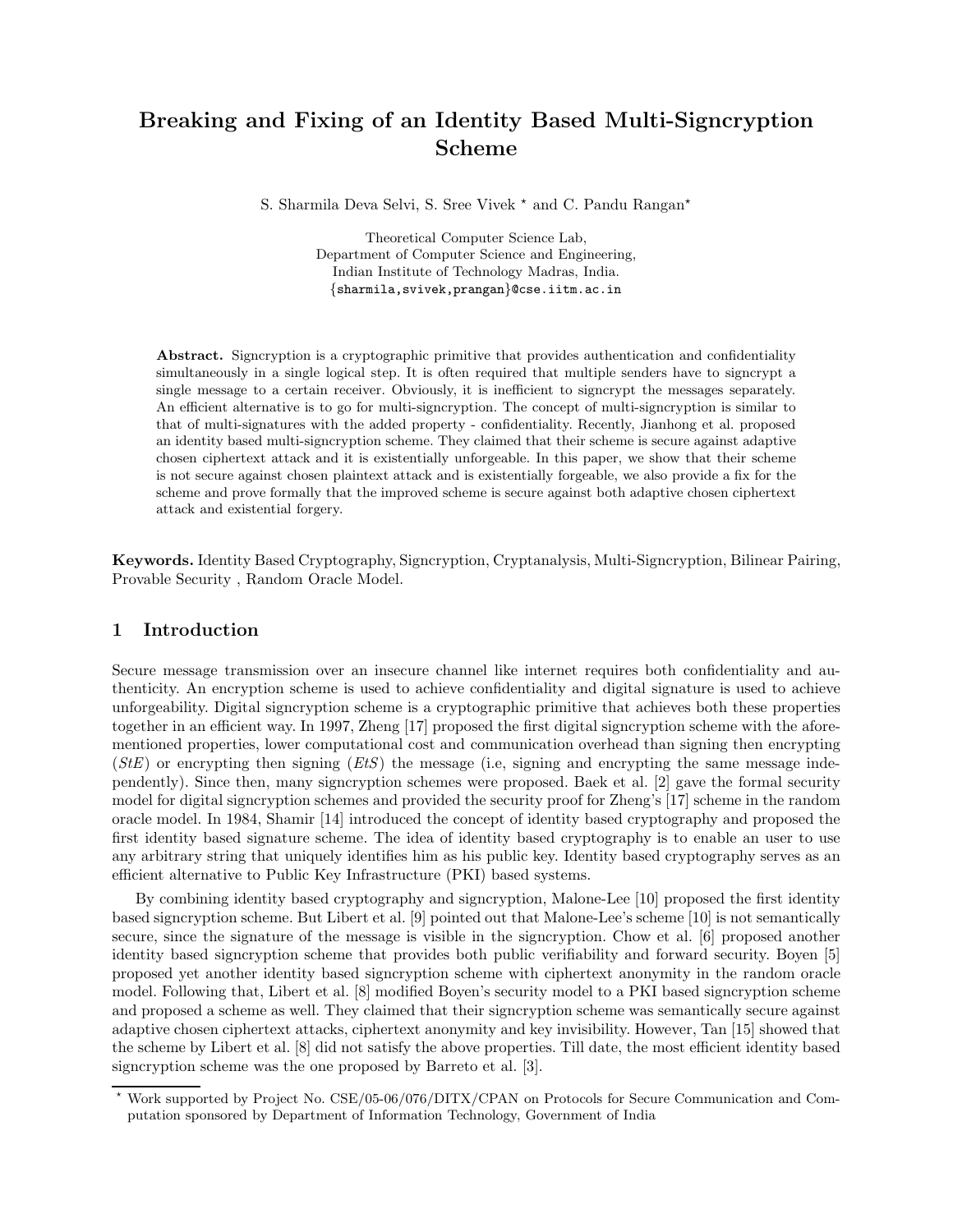Multi-signatures allow multiple signers to jointly authenticate a message using a single compact signature. Gentry et al [7] were the first to propose a provably secure identity based multi-signature scheme based on bilinear pairing. Following that, Bellare et al. [4] gave a provably secure identity based multi-signature scheme based on RSA. Multi-receiver signcryption scheme provides an efficient way to signcrypt a single message to an ad-hoc group of receivers chosen by the sender. In contrast to multi-receiver signcryption schemes, multi-signcryption schemes can be employed when multiple senders want to signcrypt a single message to a single receiver. Informally, a multi-signcryption scheme can be considered as a multi-signature scheme with message confidentiality. Jianhong et al. [16] were the first to propose an identity based multi-signcryption scheme. There are a few multi-signcryption schemes available in the literature [12, 11, 13] but to the best of our knowledge Jianhong et al.'s [16] scheme is the only identity based multi-signcryption scheme available to date.

Multi-signcryption schemes can be directly used in many applications, such as E-Business - for a joint signing of confidential contracts between two or more organizations, or E-Government - to signcrypt an electronic legal document by a number of higher authorities, or in membership - for access right authentication of confidential resources. In all these applications if the signcryptions are performed individually by the group of senders, the cost involved in unsigncryption is high. Multi-signcryption enables to perform unsigncryption with the cost equal to a single unsigncryption irrespective of the number of senders.

Our Contribution. In this paper, we point out that Jianhong et al.'s [16] scheme is insecure with respect to chosen plaintext attack and is existentially forgeable. We also propose an improvement to Jianhong et al.'s [16] identity based multi-signcryption scheme and formally prove the confidentiality of the scheme against adaptive chosen ciphertext and identity attack. We give a new security model for unforgeability, which is adapted from Bellare et al.'s security model for identity based multi-signature schemes. Thus our scheme turns out to be the first provably secure identity based multi-signcryption scheme. We also give the complexity figure of the improved scheme.

### 2 Preliminaries

#### 2.1 Bilinear Pairing

Let  $\mathbb{G}_1$  be an additive cyclic group generated by P, with prime order q, and  $\mathbb{G}_2$  be a multiplicative cyclic group of the same order q. A bilinear pairing is a map  $\hat{e}: \mathbb{G}_1 \times \mathbb{G}_1 \to \mathbb{G}_2$  with the following properties.

- **Bilinearity.** For all  $P, Q, R \in \mathbb{G}_1$ ,
	- $\hat{e}(P+Q,R) = \hat{e}(P,R)\hat{e}(Q,R)$
	- $\hat{e}(P, Q + R) = \hat{e}(P, Q)\hat{e}(P, R)$
	- $\hat{e}(aP, bQ) = \hat{e}(P, Q)^{ab}$  [Where  $a, b \in_R \mathbb{Z}_q^*$ ]
- **Non-Degeneracy.** There exist  $P, Q \in \mathbb{G}_1$  such that  $\hat{e}(P, Q) \neq I_{\mathbb{G}_2}$ , where  $I_{\mathbb{G}_2}$  is the identity element of  $\mathbb{G}_2$ .
- **Computability.** There exists an efficient algorithm to compute  $\hat{e}(P,Q)$  for all  $P,Q \in \mathbb{G}_1$ .

#### 2.2 Computational Assumptions

In this section, we review the computational assumptions related to bilinear maps that are relevant to the protocol we discuss.

#### Computation Diffie-Hellman Problem (CDHP)

**Definition 1.** Given  $(P, aP, bP) \in \mathbb{G}_1^3$  for unknown  $a, b \in \mathbb{Z}_q^*$ , the CDH problem in  $\mathbb{G}_1$  is to compute abP. **Definition.** The advantage of any probabilistic polynomial time algorithm  $A$  in solving the CDH problem in  $\mathbb{G}_1$  is defined as

$$
Adv_{\mathcal{A}}^{CDH} = Pr\left[\mathcal{A}(P, aP, bP) = abP \mid a, b \in \mathbb{Z}_q^*\right]
$$

The CDH Assumption is that, for any probabilistic polynomial time algorithm A, the advantage  $Adv_{\mathcal{A}}^{CDH}$  is negligibly small.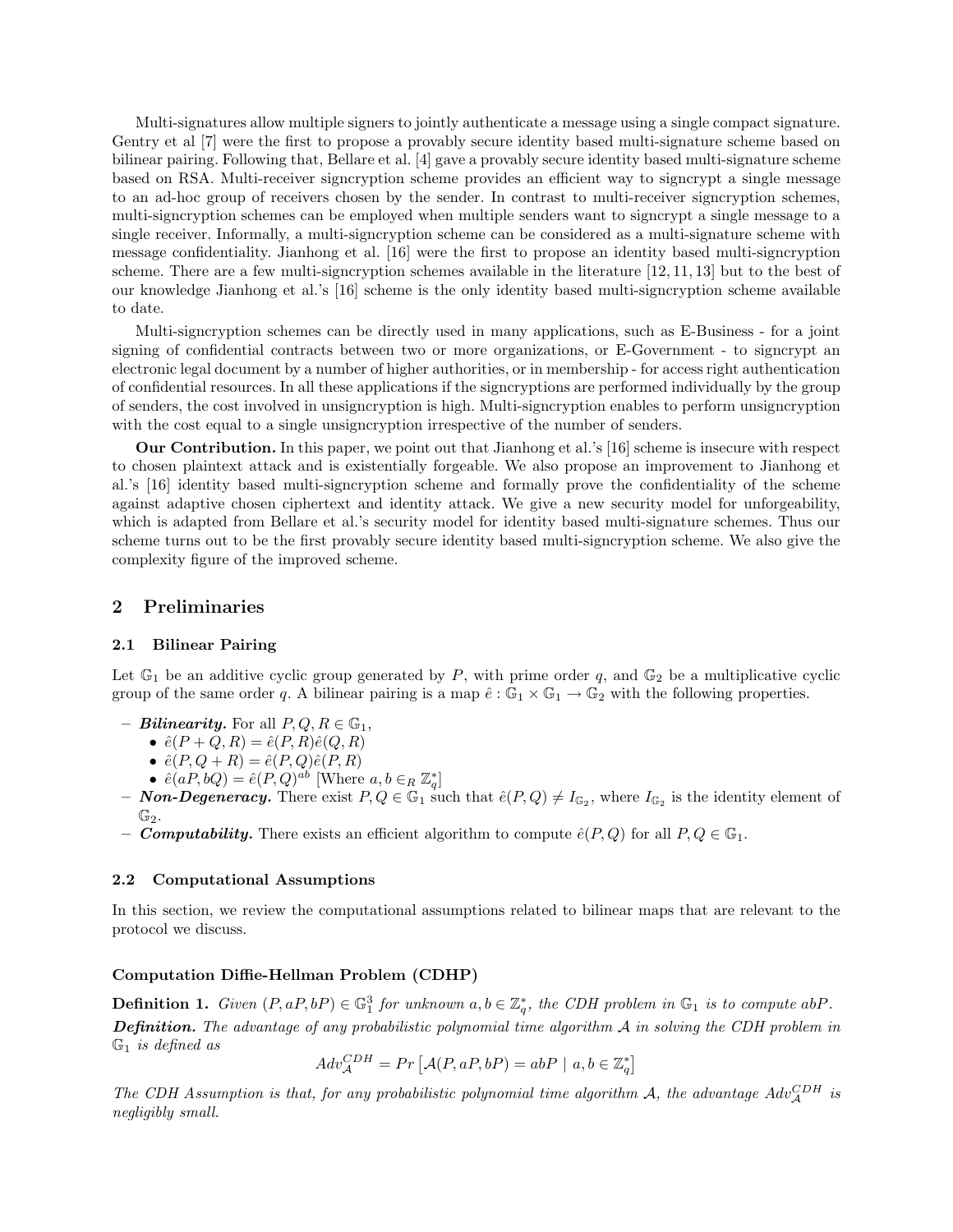#### 2.3 Computational Bilinear Diffie-Hellman Problem (CBDHP)

**Definition 2.** Given  $(P, aP, bP, cP) \in \mathbb{G}_1^4$  for unknown  $a, b, c \in \mathbb{Z}_q^*$ , the CBDHP in  $\mathbb{G}_1$  is to compute  $\hat{e}(P, P)^{abc} \in \mathbb{G}_2.$ 

The advantage of any probabilistic polynomial time algorithm  $A$  in solving the CBDHP in  $\mathbb{G}_1$  is defined as

$$
Adv_{\mathcal{A}}^{CBDHP} = Pr \left[ \mathcal{A}(P, aP, bP, cP) = \hat{e}(P, P)^{abc} | a, b, c \in \mathbb{Z}_q^* \right]
$$

The CBDH Assumption is that, for any probabilistic polynomial time algorithm  $A$ , the advantage  $Adv_{\mathcal{A}}^{CBDHP}$ is negligibly small.

#### 2.4 Identity-Based Multi-Signcryption

A generic Identity-Based Multi-Signcryption scheme for signcrypting a single message from n senders to a single recipient consists of the following probabilistic polynomial time algorithms:

- **Setup**( $\kappa$ ). Given a security parameter  $\kappa$ , the Private Key Generator (PKG) generates the public parameters params and master secret key msk of the system.
- **Key Extract**( $ID_i$ ). Given an identity  $ID_i$  of an user, the PKG computes the corresponding private key  $S_i$  and transmits it to owner in a secure way.
- **Signcryption** $(m, \mathcal{L} = \{ID_1, \ldots, ID_n\}, ID_X, S_1, \ldots, S_n)$ . To signcrypt a message m to the receiver ID<sub>X</sub>, the set of senders L with identity  $ID_1, \ldots, ID_n$  and private key  $S_1, \ldots, S_n$  run this algorithm to obtain the signcryption  $\sigma$ .
- Unsigncryption( $\sigma, \mathcal{L} = \{ID_1, \ldots, ID_n\}, ID_X, S_X$ ). When the receiver X with identity  $ID_X$  and private key  $S_X$  receives the signcrypted ciphertext  $\sigma$  from a set of senders  $\mathcal L$  with identities  $\mathcal L$  =  ${ID_1, \ldots, ID_n}, X$  executes this algorithm to obtain either the plain text m or a message invalid with respect to the validity of  $\sigma$ .

#### 2.5 Security Model for Identity-Based Multi-Signcryption

The notion of semantic security of public key encryption was extended to identity-based signcryption scheme by Malone-Lee in [10]. This was later modified by Sherman et al. in [6] which incorporates indistinguishability against adaptive chosen ciphertext and identity attacks and existential unforgeability against adaptive chosen message and identity attacks. We describe below the security models for confidentiality of an identity-based multi-signcryption scheme against adaptively chosen ciphertext and identity attack, and provide a new model for unforgeability based on unforgeability model of Bellare et al.'s [4] for identity based multi-signature scheme. These are the strongest security notions for this problem. It is to be noted that Jianhong et al. [16] have proved confidentiality in the chosen identity model where as we prove our scheme in the adaptive chosen identity model which is considered to be stronger than chosen identity model [5].

Confidentiality: An identity based multi-signcryption scheme is indistinguishable against adaptive chosen ciphertext attacks (IND-CCA2), if no polynomially bounded adversary  $A$  has a non-negligible advantage in the following game between the challenger  $\mathcal C$  and  $\mathcal A$ :

- **Setup:** The challenger C runs this algorithm to generate the master public and private keys, params and msk respectively. C gives params to A and keeps the master private key msk secret from  $\mathcal{A}$ .
- **Phase 1:** A performs a series of queries in an adaptive fashion in this phase. The queries allowed are given below:

Key Extract queries: A chooses an identity  $ID_i$  and gives it to C. C computes the corresponding private key  $S_i$  and sends it to  $\mathcal{A}$ .

Signcryption queries: A produces a list of senders  $\mathcal{L} = \{ID_1, \ldots, ID_n\}$ , the recipient identity  $ID_X$  and a message m to C. C computes the signcryption  $\sigma$  of the message m with L as the group of senders,  $ID_X$ as the receiver and sends  $\sigma$  to  $\mathcal{A}$ .

Unsigncryption queries: Given a ciphertext  $\sigma = Signcription(m, \mathcal{L} = \{ID_1, \ldots, ID_n\}, ID_X, S_1, \ldots, S_n)$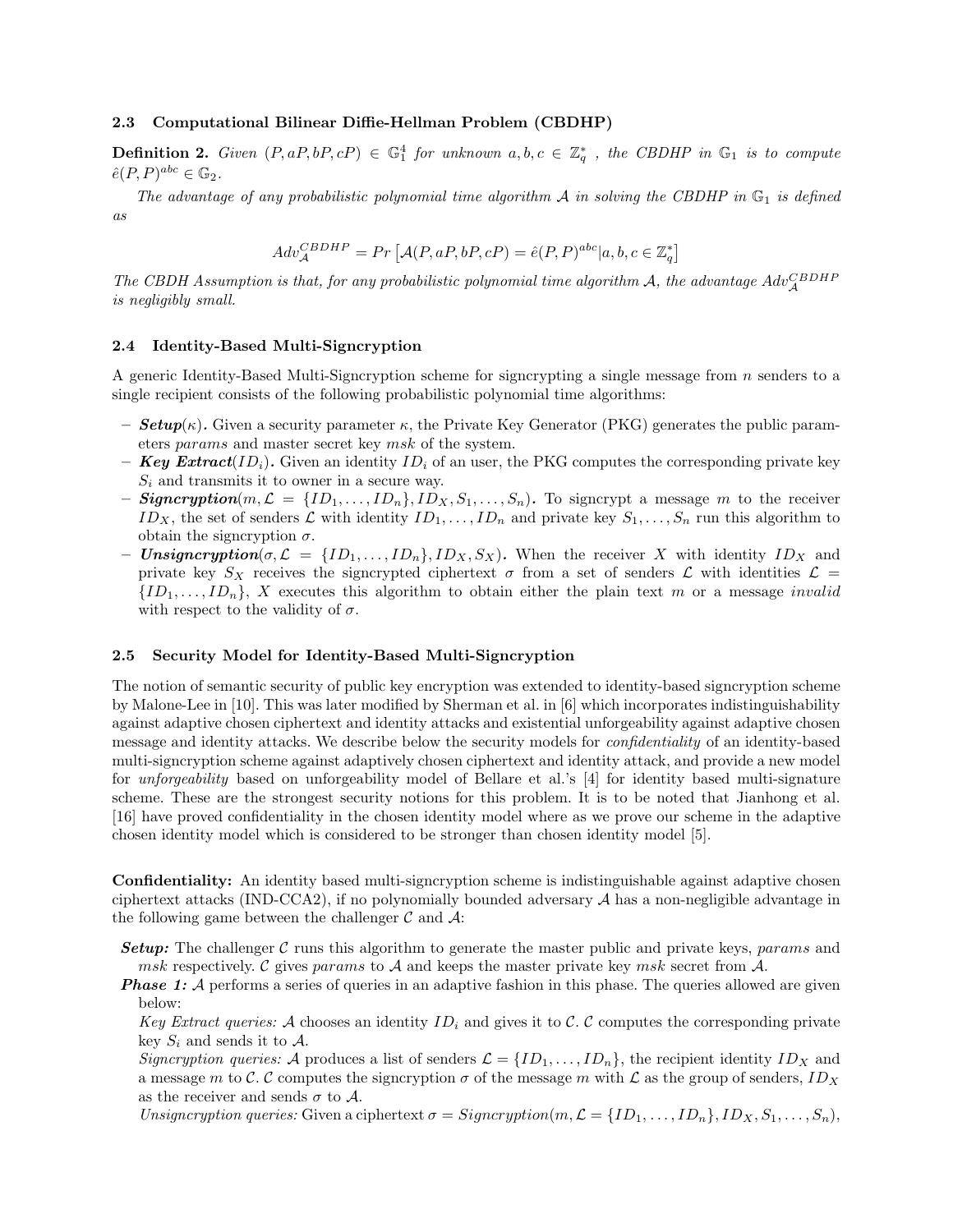C unsigncrypts  $\sigma$  with the receiver private key  $S_X$ , the list of sender identities  $\mathcal L$  and returns the corresponding message to A if  $\sigma$  is a valid signcryption from the list if senders L to the receiver  $ID_X$ , else, C returns "*invalid*".

- **Challenge:** At the end of Phase 1, A sends to C, plaintexts  $m_0$  and  $m_1$  of equal length, a receiver identity  $ID_X$  and a sender list  $\mathcal{L} = \{ID_1, \ldots, ID_n\}$ . Here, A should have created the public key corresponding to the user in the sender list  $\mathcal L$  and the receiver  $ID_X$ . However,  $\mathcal A$  should not have queried the private key of ID<sub>X</sub> to the key extract oracle. Now, C chooses  $b \in_R \{0,1\}$  and computes the challenge signcryption  $\sigma^*$  on the message  $m_b$  with  $\mathcal L$  as the group of senders,  $ID_X$  as the receiver and returns  $\sigma^*$  to  $\mathcal A$ .
- **Phase 2:** A can perform polynomially bounded number of queries adaptively again as in **Phase 1** but A cannot ask the key extraction query on the receiver identity  $ID<sub>X</sub>$  or cannot ask the unsigncryption query on the challenge signcryption  $(\sigma^*, ID_X)$ .

**Guess:** A outputs a bit b' and wins the game if  $b' = b$ .

The advantage of A is defined as  $Adv_{\mathcal{A}} = |2Pr[b' = b] - 1|$ , where  $Pr[b' = b]$  denotes the probability that  $b'=b.$ 

Existential Unforgeability: Jianhong et al. [16] did not provide the formal security model for unforgeability of identity based multi-signcryption scheme but they claim that, a slightly altered security model of Malone-Lee et al. [10] has been adapted for their scheme. Bellare et al., in [4] have given two security notions for unforgeability of identity based multi-signature schemes, namely, single-signer security and multisigner security, and have proved that single-signer security implies multi-signer security [4]. We extend the notion of single-signer security of Bellare et al. to prove the unforgeability of our improved identity based multi-signcryption scheme.

An identity based multi-signcryption scheme is claimed to be existentially unforgeable under chosen message attack (EUF-CMA), if any polynomially bounded forger  $\mathcal F$  has a negligible advantage in the following game:

- **Setup:** The challenger C runs the **Setup** algorithm to generate the master public and private keys, params and msk respectively. C gives params to F and keeps the master private key msk secret from  $\mathcal{F}$ .
- **Training Phase:**  $\mathcal F$  asks polynomial number of queries to the various oracles provided by  $\mathcal C$ , without any restrictions.
- **Forgery:** At the end of the Training Phase, F chooses a message m and produces a signcryption  $\sigma^*$  on m with  $\mathcal{L} = \{ID_1, \ldots, ID_n\}$  as the list of sender identities and  $ID_X$  as the receiver identity. F wins the game if the private keys of at least one of the user in the list of senders  $\mathcal L$  was not queried during **Training Phase**,  $\sigma^*$  is a valid signcryption and  $\sigma^*$  is not the output of any previous queries to the Signcryption Oracle with m as the message,  $\mathcal{L}$  as the sender list and  $ID_X$  as the receiver. (note that the private key  $S_X$  of the receiver  $ID_X$  can be queried by  $\mathcal F$  during the Training Phase.)

# 3 Review and Attack of Jianhong et al.'s Identity Based Multi-Signcryption Scheme (JJ-IBMSC)

In this section we review the identity based multi-signcryption scheme of Jianhong et al.'s (JJ-IBMSC) presented in [16]. We also show that [16] does not provide both confidentiality and unforgeability.

#### 3.1 Review of the scheme

This scheme has the following four algorithms.

- 1. Setup: Given  $\kappa$  the security parameter and l the length of the message, the PKG chooses two groups  $\mathbb{G}_1$  and  $\mathbb{G}_2$  of prime order  $q > 2^{\kappa}$ , a bilinear map  $\hat{e}: \mathbb{G}_1 \times \mathbb{G}_1 \to \mathbb{G}_2$  and a random generator P of  $\mathbb{G}_1$ . It then chooses a master private key  $s \in_R \mathbb{Z}_q^*$ , a system-wide public key  $P_{pub} = sP$  and three cryptographic hash functions  $H_1: \{0,1\}^* \to \mathbb{G}_1$ ,  $H_2: \mathbb{G}_2 \to \{0,1\}^l$  and  $H_3: \{0,1\}^* \to \mathbb{Z}_q^*$ . The public parameters  $Parameters = \langle \mathbb{G}_1, \mathbb{G}_2, P, \hat{e}, H_1, H_2, H_3, P_{pub}, \kappa \rangle.$
- 2. Key Extract: Given an identity  $ID_i \in \{0,1\}^*$ , the PKG does the following to extract the private key corresponding to  $ID_i$ :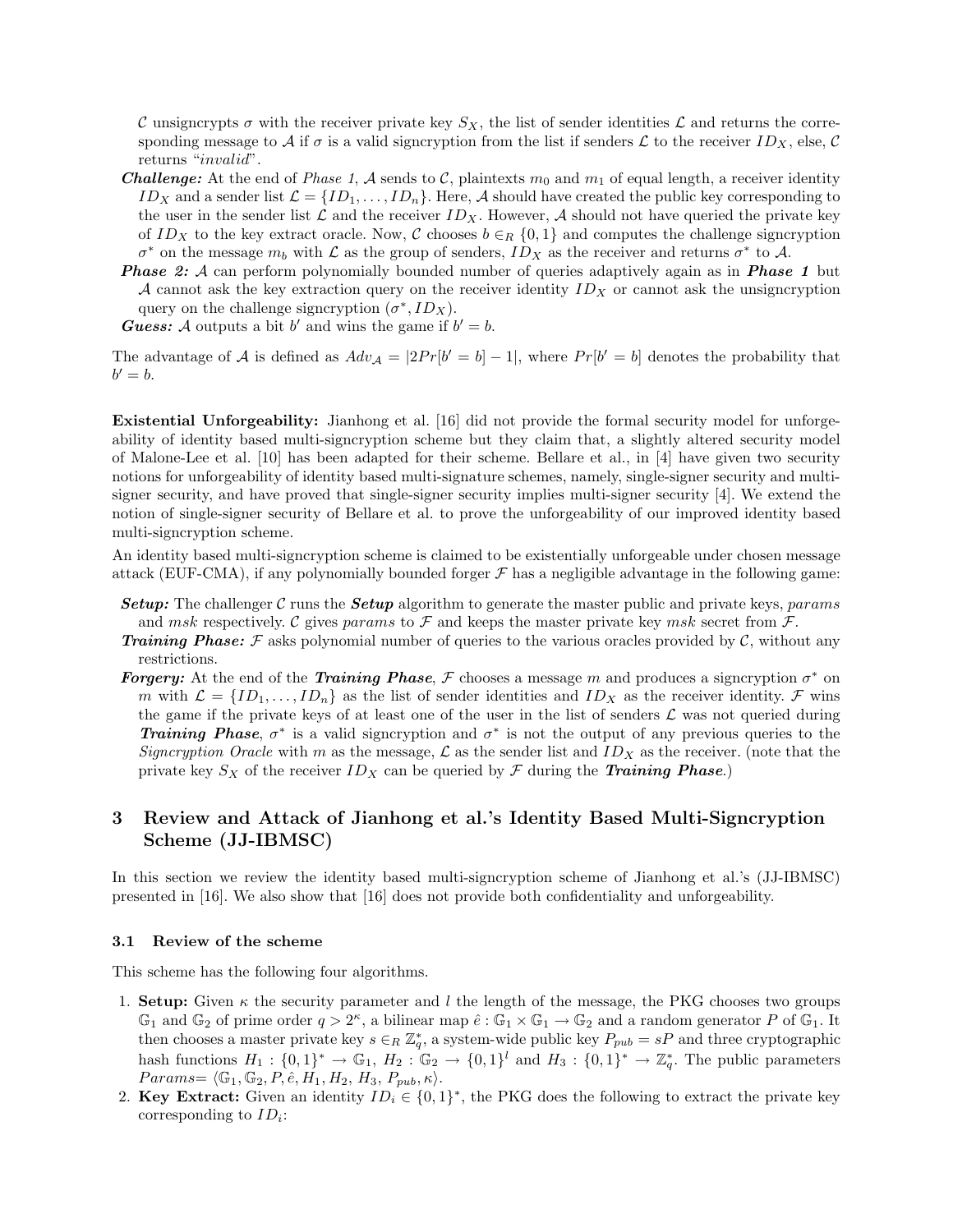- Computes  $Q_i = H_1(ID_i) \in \mathbb{G}_1$  and
- Computes the private key  $S_i = sQ_i$ .
- 3. Signcryption: Given a message m, a receiver identity  $ID<sub>X</sub>$  and a list of n sender identities  $\mathcal{L} =$  ${ID_1, \ldots, ID_n}$  Each sender *i* executes the following steps:
	- Chooses  $x_i$  ∈<sub>R</sub>  $\mathbb{Z}q^*$  and computes  $R_i = x_iP$ .
	- Computes  $\omega_i = \hat{e}(P_{pub}, Q_X)^{x_i}$ .
	- Sends  $\langle R_i, \omega_i \rangle$  to the other senders through a secure channel.
	- After receiving all other senders  $\langle R_i, \omega_i \rangle$  values, each sender computes  $\omega = \prod_{j=1}^n \omega_j$ ,  $c = H_2(\omega) \oplus m$ ,  $R = \sum_{j=1}^{n} R_j$  and  $T_i = x_i H_1(m) + H_3(R) S_i$ .

The resultant signcryption is  $\sigma = \langle c, T, R, \mathcal{L} \rangle$ , where  $T = \sum_{j=1}^{n} T_j$ .

4. **Unsigncryption:** Given  $\sigma = \langle c, T, R, \mathcal{L} \rangle$ , the receiver with identity  $ID_X$  does the following:

- Computes  $\omega' = \hat{e}(R, S_X)$ .
- Retrieves the message  $m = H_2(\omega') \oplus c$ .
- Accepts the message if  $\hat{e}(T, P) \stackrel{?}{=} \hat{e}(R, H_1(m))\hat{e}(P_{pub}, \sum_{j=1}^n Q_j)^{H_3(R)}$

#### 3.2 Attacks on Jianhong et al.'s Identity Based Multi-Signcryption Scheme (JJ-IBMSC)

We launch two different attacks on the scheme to show both the weakness in confidentiality as well as unforgeability.

**Attack on Confidentiality:** During the confidentiality game the adversary  $A$  interacts with the challenger C in **Phase 1** by performing various queries on Hash, Key Extraction, Signcryption and Unsigncryption oracles. At the end of **Phase 1**, A choose two messages  $m_0$  and  $m_1$ , a list of sender identities  $\mathcal{L} = \{ID_1, \ldots, ID_n\}$ and a targeted receiver identity  $ID_X$  on which A wants to be challenged and sends them to C (note that, A should not have queried the private key for the targeted receiver identity  $ID<sub>X</sub>$  throughout the game but is allowed to query the private keys corresponding to all the senders in  $\mathcal{L}$ ). Now, C chooses a bit  $b \in_R \{0,1\}$ and generates a challenge signcryption  $\sigma^* = \langle c^*, T^*, R^* \rangle$ ,  $\mathcal L$  and sends  $\sigma^*$  to  $\mathcal A$ .

We now show that up on receiving the challenge signcryption  $\sigma^*$ , A can perform the following to check whether  $\sigma^*$  is a valid signcryption of message  $m_0$  or  $m_1$ .

- Computes  $\mathcal{H}_0 = H_1(m_0)$ .
- Checks whether  $\hat{e}(T, P) \stackrel{?}{=} \hat{e}(R, \mathcal{H}_0)\hat{e}(P_{pub}, \Sigma_{j=1}^n Q_j)^{H_3(R)}$ .
- If the above check passes then  $\sigma^*$  is the signcryption of  $m_0$ , otherwise  $\sigma^*$  is the signcryption of the message  $m_1$ .

This shows that the scheme is not even secure against chosen plaintext attack because on receiving the challenge signcryption  $\sigma^*$ , A is capable of distinguishing whether  $\sigma^*$  is a signcryption of  $m_0$  or  $m_1$ , without any further interaction with C.

**Remark 1:** This attack is possible because A knows the messages  $m_0$  and  $m_1$  during the confidentiality game and during unsigncryption, the message is directly used for the verification test  $\hat{e}(T, P) \stackrel{?}{=}$  $\hat{e}(R, H_1(m))\hat{e}(P_{pub}, \Sigma_{j=1}^n Q_j)^{H_3(R)}$ . Therefore, A can check the validity of  $\sigma^*$  with respect to both the messages and find out for which message the equation holds.

**Attack on Unforgeability:** The forger  $\mathcal F$  aims to generate the signcryption of a message m on a list of senders  $\mathcal{L}^*$  to a receiver  $ID_Y$ . Here the forger does not know the private key of any of the identities in  $\mathcal{L}^*$ . In order to achieve this, F first selects a set of identities  $\mathcal{L}' = \{ID_1, \ldots, ID_{k'}\}$ , where F knows the private key corresponding to all the identities in  $\mathcal{L}'$ .  $\mathcal{F}$  then sets  $\mathcal{L} = \mathcal{L}^* \cup \mathcal{L}'$ . Now,  $\mathcal{F}$  sends a message m, the list  $\mathcal L$  and an identity  $ID_X$  (where  $ID_X \neq ID_Y$ ) to the challenger C and obtains a signcryption  $\sigma = \langle c, T, R, \mathcal L \rangle$ from C (Note that it is legal for F to ask this signcryption from C). F constructs  $\sigma^* = Signeryption(m, \mathcal{L}' =$  $\{ID_1, \ldots, ID_{k'}\}, ID_Y, S_1, \ldots, S_{k'}\}$  as follows:

– As mentioned earlier let  $\sigma = \langle c, T, R, \mathcal{L} \rangle$  be the signcryption on m from  $\mathcal L$  to  $ID_X$ .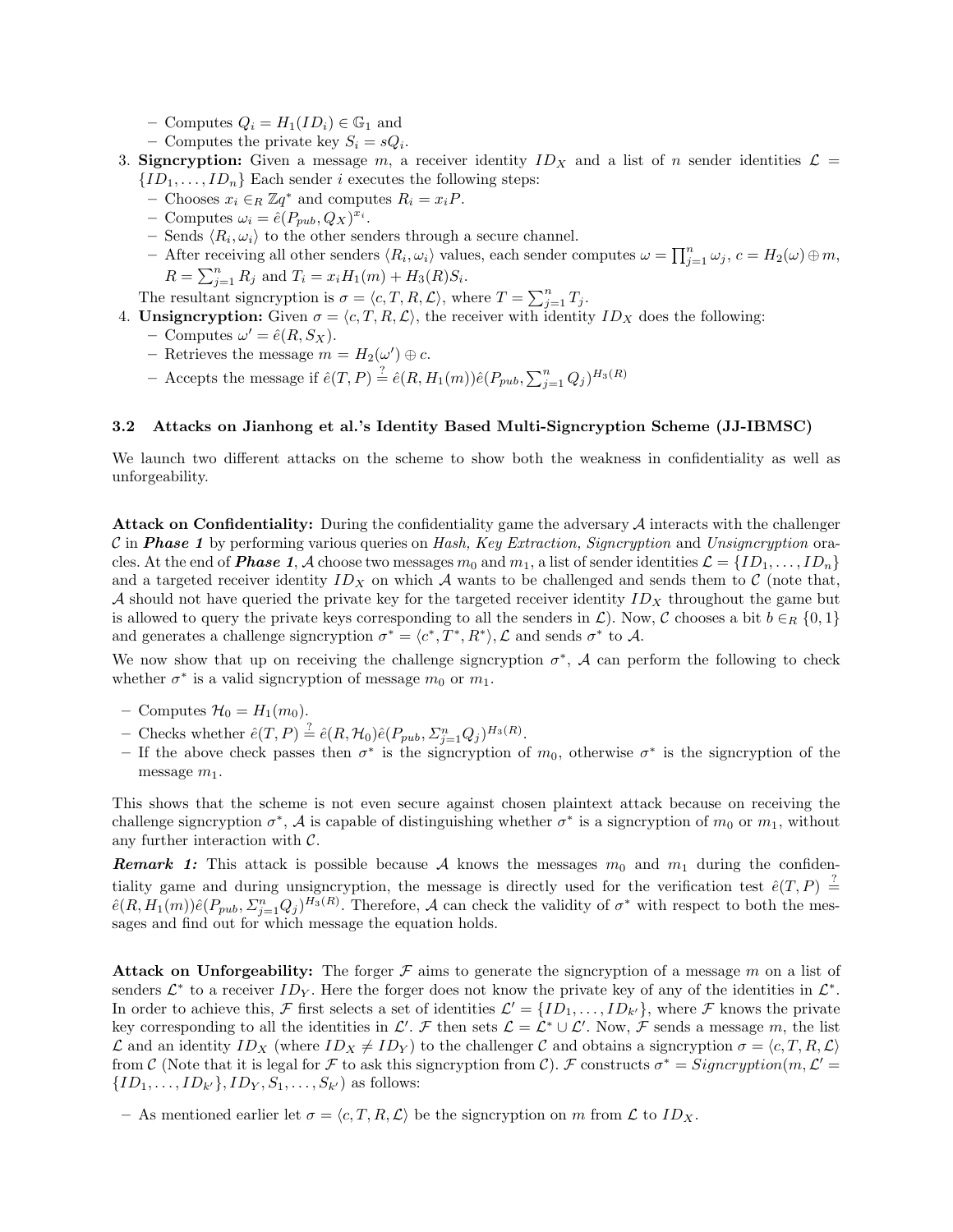- F queries the private key  $S_Y$ , corresponding to  $ID_Y$  (Since the receivers private key is available in the unforgeability game).
- F takes the value R from  $\sigma$  and computes  $\omega^* = \hat{e}(R, S_Y)$  and computes a new value  $c^* = m \oplus H_2(\omega^*)$ .
- Computes  $T^* = T H_3(R) \left( \sum_{ID_i \in \mathcal{L}'} S_i \right)$  and sets  $R^* = R$
- Now, F produces  $\sigma^* = \langle c^*, T^*, R^*, \mathcal{L}^* \rangle$  as a valid signcryption on the same message m as  $\sigma$  with  $\mathcal{L}^*$  as the list of senders and  $ID<sub>Y</sub>$  as the receiver to the challenger.

We show that the new signcryption  $\sigma^* = \langle c^*, T^*, R^*, \mathcal{L}^* \rangle$  is valid because it passes the verification with respect to the private key of the receiver  $ID<sub>Y</sub>$ .

- Compute  $\omega' = \hat{e}(R^*, S_Y) = \hat{e}(R, S_Y)$ .
- Retrieve the message  $m' = H_2(\omega') \oplus c^*$ .
- The message m' obtained during unsigncryption is a valid message because  $\hat{e}(T^*,P) = \hat{e}(R^*,H_1(m'))$  $\hat{e}(P_{pub}, \sum_{j=1}^{n} Q_{j})^{H_{3}(R^{*})}.$

We show the correctness of the above check with respect to the forged signcryption.

$$
\begin{aligned}\n\hat{e}(T^*, P) &= \hat{e}(\sum_{i=1}^n T_i, P) \\
&= \hat{e}(\sum_{i=1}^n \{x_i H_1(m') + H_3(R^*)S_i\}, P) \\
&= \hat{e}(\sum_{i=1}^n \{x_i\} H_1(m'), P)\hat{e}(\sum_{i=1}^n \{H_3(R^*)sQ_i\}, P) \\
&= \hat{e}(H_1(m'), \sum_{i=1}^n \{x_i P\})\hat{e}(H_3(R^*)\sum_{i=1}^n \{Q_i\}, sP) \\
&= \hat{e}(H_1(m'), R)\hat{e}(\sum_{i=1}^n \{Q_i\}, P_{pub})^{H_3(R^*)}\n\end{aligned}
$$

**Remark 2:** Informally, this forgery is possible because there is no binding between the signature component  $T_i$  and the receiver identity  $ID_X$  and the other senders in list  $\mathcal L$  involved in the generation of signcryption  $\sigma$ . The component  $T_i$  acts as a signature because it is computed with the sender's private keys. So, the forger  $\mathcal F$  can alter the receiver and generate the new signcryption  $\sigma'$  by changing the component c, the senders list and the receiver. The component  $c'$  can be computed using the private key of the new receiver, which is known to F. (Note: It is well known that during unforgeability game for signcryption, F has access to the receiver's private key in order to ensure insider security.)

# 4 Improved Identity Based Multi-Signcryption Scheme (I-IBMSC)

The scheme by Jianhong et al. [16] can be fixed by modifying it suitably so that it satisfies the necessary conditions outlined by An, Dodis and Rabin [1]. In this section, we present a possible fix for [16]. We also prove the indistinguishability against adaptive chosen ciphertext attack (IND-CCA2) for confidentiality and existential unforgeablity against chosen message attack (EUF-CMA) for unforgeability of I-IBMSC in the random oracle model. These are the strongest security notions for any identity based multi-signcryption scheme. Our modifications are simple and subtle and the formal proofs are non-trivial.

#### 4.1 The Scheme (I-IBMSC)

The improved scheme has the following four algorithms as in JJ-IBMSC [16].

- 1. Setup: This algorithm is similar to that of the Setup algorithm in JJ-IBMSC with a new definition for the hash function  $H_2$ . We define  $H_2: \{0,1\}^* \to \{0,1\}^l$  in I-IBMSC. We also add one more hash function  $H_4$ , which is defined as  $H_4: \{0,1\}^* \to \mathbb{G}_1$ .
- 2. Key Extract: This algorithm is identical to that of the Key Extract algorithm in JJ-IBMSC.
- 3. Signcryption: Given a message m, a receiver identity  $ID<sub>X</sub>$  and a list of n sender identities  $\mathcal{L} =$  $\{ID_1, \ldots, ID_n\}$ , each sender indexed i, for  $i = 1$  to n executes the following steps:
	- Chooses  $x_i$  ∈  $\mathbb{Z}q^*$  at random and computes  $R_i = x_iP$ .
	- Computes  $\omega_i = \hat{e}(P_{pub}, Q_X)^{x_i}$ .
	- Sends  $\langle R_i, \omega_i \rangle$  to all other senders in the list  $\mathcal{L}$ , through a secure channel.
	- After receiving all other senders  $\langle R_i, \omega_i \rangle$  values, each sender continues to do the following;
	- Computes  $\omega = \prod_{j=1}^n \omega_j$  and  $h_2 = H_2(\omega, \mathcal{L}, ID_X)$ .
	- Sets  $c = h_2 \oplus m$ , computes  $R = \sum_{j=1}^n R_j$ ,  $M = H_4(m, \omega, R, \mathcal{L}, ID_X)$  and  $h_3 = H_3(R, \mathcal{L}, ID_X)$ .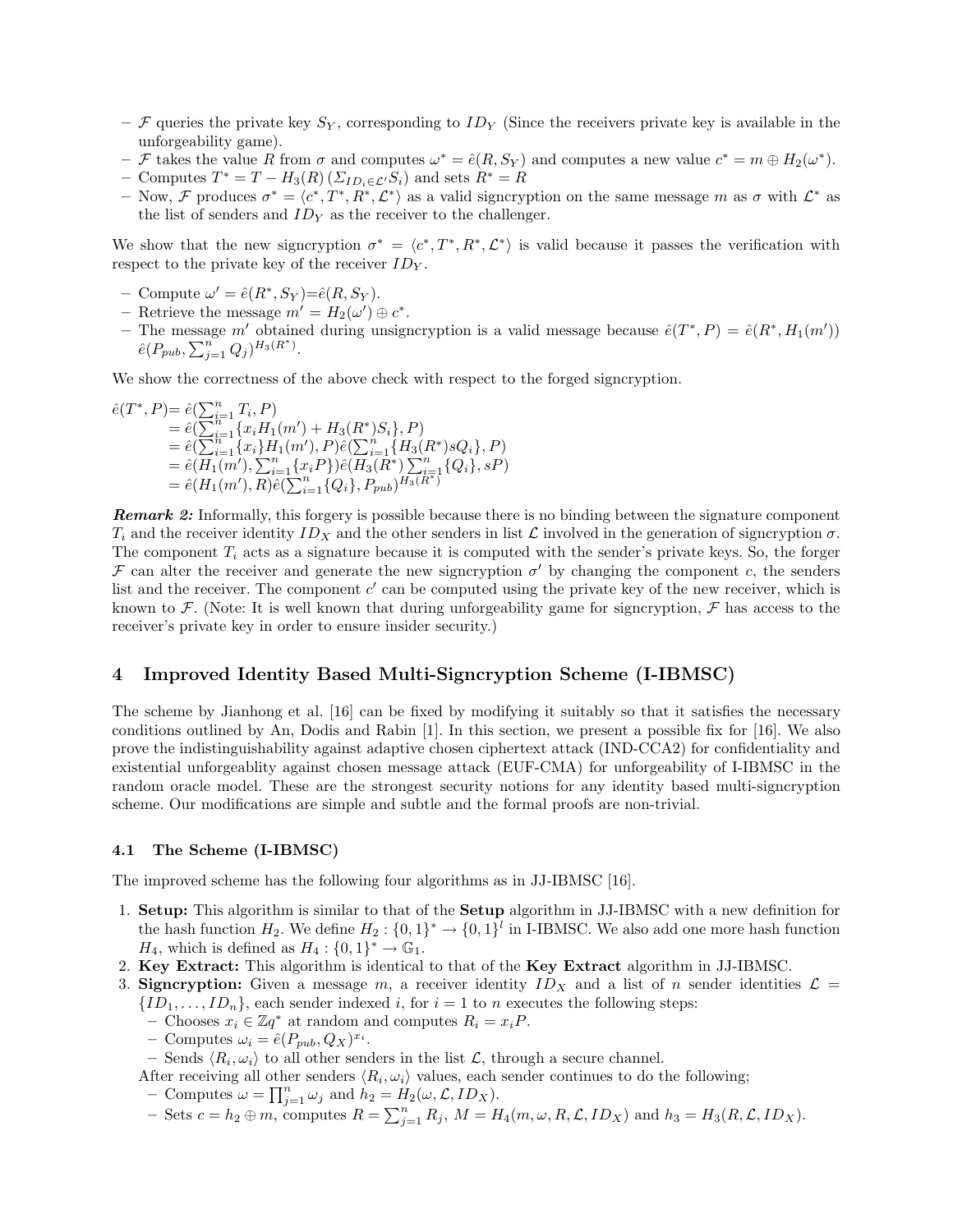– Computes  $T_i = x_i M + h_3 S_i$ .

Now, each sender  $ID_i$  sends their corresponding  $T_i$ , c and R values to a clerk (Note that one of the senders in the list  $\mathcal L$  may act as clerk), who checks whether c and R values sent by all senders are identical; if so, the clerk computes  $T = \sum_{j=1}^{n} T_j$  and outputs the resultant signcryption as  $\sigma = \langle c, T, R, L \rangle$ .

4. Unsigncryption: Given  $\sigma = \langle c, T, R, \mathcal{L} \rangle$ , the receiver with identity  $ID_X$  does the following to unsigncrypt it:

- Computes  $\omega' = \hat{e}(R, S_X)$ .
- Computes  $h'_2 = H_2(\omega', \mathcal{L}, ID_X)$  and retrieves the message  $m' = h'_2 \oplus c$ .
- Computes  $M' = H_4(m', \omega', R, \mathcal{L}, ID_X)$  and  $h'_3 = H_3(R, \mathcal{L}, ID_X)$ .
- Accepts the message m' if  $\hat{e}(T, P) \stackrel{?}{=} \hat{e}(R, M')\hat{e}(P_{pub}, \sum_{j=1}^{n} \{Q_j\})^{h'_3}$ .

**Correctness:** In order to prove the correctness of I-IBMSC we prove the consistency of the check  $\hat{e}(T, P) \stackrel{?}{=}$  $\hat{e}(R, M')\hat{e}(P_{pub}, \sum_{j=1}^{n} Q_j)^{\bar{h}'_3}$  below:

$$
\begin{aligned} \hat{e}(T,P) &= \hat{e}(\sum_{j=1}^{n} T_j,P) \\ &= \hat{e}(\sum_{j=1}^{n} \{x_j M' + h'_3 S_j\},P) \\ &= \hat{e}(\sum_{j=1}^{n} \{x_j\} M',P) \hat{e}(\sum_{j=1}^{n} \{h'_3 s Q_j\},P) \\ &= \hat{e}(M',\sum_{j=1}^{n} \{x_j P\}) \hat{e}(h'_3 \sum_{j=1}^{n} \{Q_j\},sp) \\ &= \hat{e}(M',R) \hat{e}(\sum_{j=1}^{n} \{Q_j\},P_{pub})^{h'_3} \end{aligned}
$$

Note that the acceptance test is same as that of Jianhong et al.'s [16] but the change in the definition of the hash functions  $H_2$ ,  $H_3$  and the introduction of the new hash function  $H_4$  provide the needed security for our system.

#### 4.2 Security of the Scheme (I-IBMSC)

We prove the security of I-IBMSC with respect to confidentiality (IND-I-IBMSC-CCA2) and unforgeability (EUF-I-IBMSC-CMA) in this section.

#### Confidentiality:

**Theorem 1.** If an IND-I-IBMSC-CCA2 adversary A has an advantage  $\epsilon$  against I-IBMSC scheme, asking  $q_{H_i}$  (i = 1, 2, 3, 4) hash queries to random oracles  $\mathcal{O}_{H_i}$  (i = 1, 2, 3, 4),  $q_e$  extract queries ( $q_e = q_{e_1} + q_{e_2}$ , where  $q_{e_1}$  and  $q_{e_2}$  are the number of extract queries in the first phase and second phase respectively),  $q_{sc}$ signcryption queries and  $q_{us}$  unsigncryption queries, then there exist an algorithm  $C$  that solves the CBDH problem with advantage  $\epsilon \left( \frac{1}{g_H} \right)$  $q_{H_1} q_{H_2}$  $\bigg)$  .

**Proof:** Let C be a challenger, who is challenged with an instance of CBDHP say,  $(P, aP, bP, cP) \in \mathbb{G}_1^4$  for unknown  $a, b, c \in \mathbb{Z}_{q}^{*}$ . The aim of C is to compute  $\alpha = \hat{e}(P, P)^{abc}$ . Consider an adversary A who is capable of breaking the IND-I-IBMSC-CCA2 security of I-IBMSC.  $\mathcal C$  can make use of  $\mathcal A$  to solve the CBDHP instance with non-negligible advantage in polynomial time as described below.

It is assumed that in the IND-I-IBMSC-CCA2 game  $\mathcal A$  queries  $\mathcal O_{H_1}$  oracle with ID before using ID as input for any oracle query.

**Setup:** C starts the confidentiality game by setting up the system with  $Params = \langle \kappa, \mathbb{G}_1, \mathbb{G}_2, P, \hat{e}, P_{pub} \rangle$ , where  $P_{pub} = aP$  and models the hash functions  $H_i$ 's as random oracles  $\mathcal{O}_{H_i}$ , for  $i = 1$  to 4 and sends the public parameters to A.

**Phase 1:** A performs a series of queries to the oracles provided by C. In-order to maintain the consistency of the responses given by the oracles  $\mathcal{O}_{H_i}$ ,  $\mathcal C$  maintain lists  $L_i$ , for  $i = 1$  to 4. The oracles provided by  $\mathcal C$  and the responses given to the corresponding queries by  $\mathcal C$  are described below:

Oracle  $\mathcal{O}_{H_1}(ID_i)$ : We will make a simplifying assumption that A queries the  $\mathcal{O}_{H_1}$  oracle with distinct identities in each query. There is no loss of generality due to this assumption, because, if the same identity is repeated, by definition the oracle consults the list  $L_1$  and gives the same response. Thus, we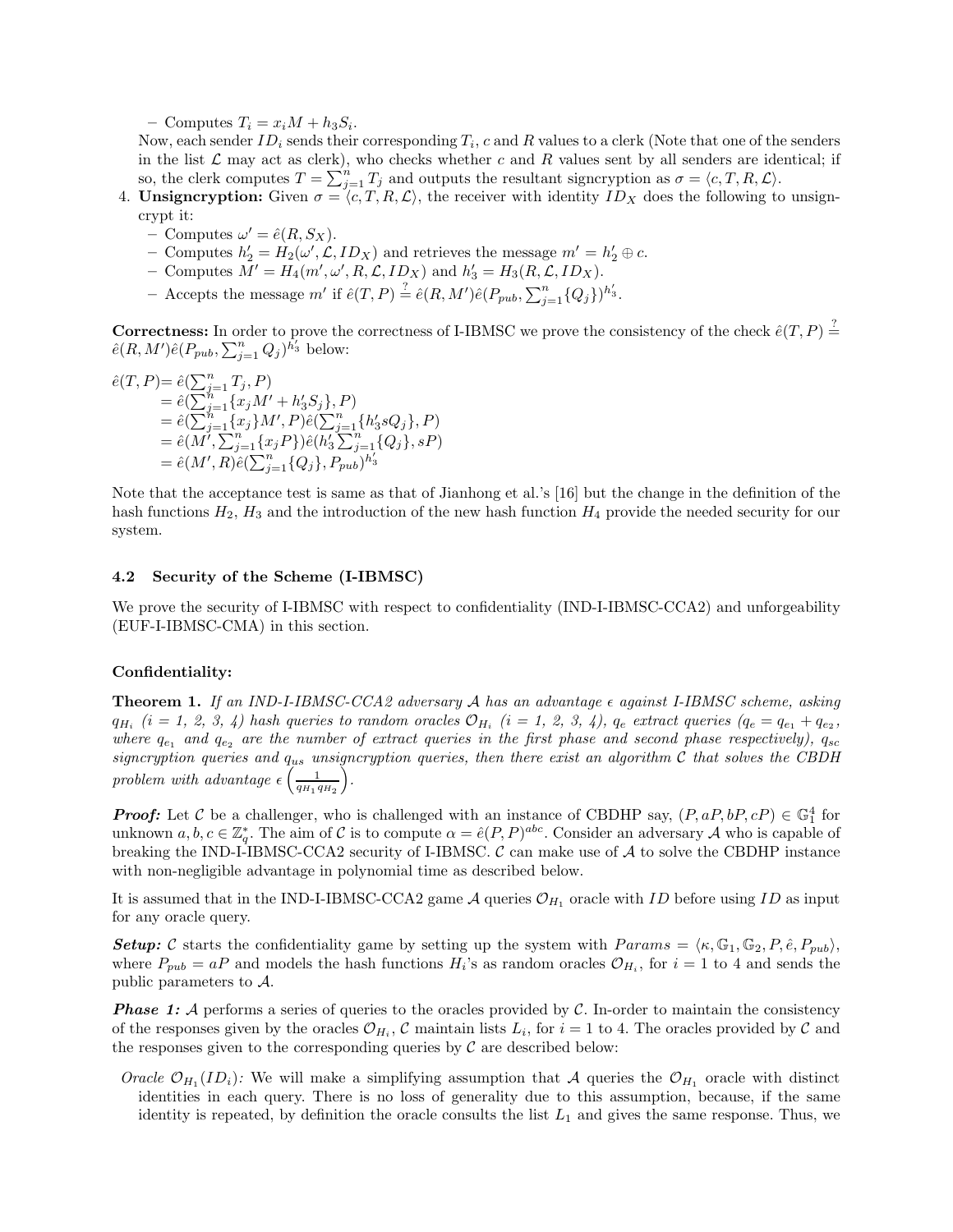assume that A asks  $q_{H_1}$  distinct queries for  $q_{H_1}$  distinct identities. Among this  $q_{H_1}$  identities, a random identity has to be selected as target identity and it is done as follows.

C selects a random index  $\gamma$ , where  $1 \leq \gamma \leq q_{H_1}$ . C does not reveal  $\gamma$  to A. When A generates the  $\gamma^{th}$ query on  $ID_{\gamma}$ , C fixes  $ID_{\gamma}$  as target identity for the challenge phase and C responds to A as follows:

- If  $i = \gamma$ , C sets  $Q_{\gamma} = bP$ , returns  $Q_{\gamma}$  as the response to the query and stores  $\langle ID_{\gamma}, Q_{\gamma}, * \rangle$  in the list  $L_1$ . Here, C does not know b since C uses the bP value given in the instance of the CBDHP.
- − For all other queries,  $\mathcal C$  chooses  $y_i \in_R Z^*_q$  and sets  $Q_i = y_iP$  and stores  $\langle ID_i, Q_i, y_i \rangle$  in the list  $L_1$ .
- C returns  $Q_i$  to A. (Note that as the identities are assumed to be distinct, for each query, we create distinct entry and add in the list  $L_1$ ).
- Oracle  $\mathcal{O}_{H_2}(\omega,\mathcal{L},ID_X)$ : When A makes this query, C checks for the tuple  $\langle \omega,\mathcal{L},ID_X,h_2 \rangle$  in the list  $L_2$ . If an entry was found then returns the corresponding  $h_2$  as the response else chooses  $h_2 \in_R \{0, 1\}^l$  and adds the tuple  $\langle \omega, \mathcal{L}, ID_X, h_2 \rangle$  to the list  $L_2$  and returns  $h_2$  as the response to A.
- Oracle  $\mathcal{O}_{H_3}(R,\mathcal{L},ID_X)$ : When A makes this query, C checks for the tuple  $\langle R,\mathcal{L},ID_X,h_3\rangle$  in the list  $L_3$ . If an entry was found then returns the corresponding  $h_3$  as the response else chooses  $h_3 \in_R \mathbb{Z}_q^*$  and adds the tuple  $\langle R, \mathcal{L}, ID_X, h_3 \rangle$  to the list  $L_3$  and returns  $h_3$  as the response to A.
- Oracle  $\mathcal{O}_{H_4}(m,\omega,R,\mathcal{L},ID_X)$ : When A makes this query, C checks for the tuple  $\langle m,\omega,R,\mathcal{L},ID_X,z,M\rangle$  in the list  $L_4$ . If an entry was found then returns the corresponding M as the response else chooses  $z \in \mathbb{Z}_q^*$ randomly and computes  $M = zP_{pub}$ . C now adds the tuple  $\langle m, \omega, R, \mathcal{L}, ID_X, z, M \rangle$  to the list  $L_4$  and returns  $M$  as the response to  $\mathcal{A}$ .
- Oracle  $\mathcal{O}_{KeyExtract}(ID_i):$  A chooses an identity  $ID_i$  and queries the corresponding private key  $S_i$  to this oracle (Note that A should have performed the  $\mathcal{O}_{H_1}(ID_i)$  query before performing this query). C responds to this query as follows:
	- If  $ID_i = ID_\gamma$ , then C aborts.
	- Else, C retrieves  $y_i$  corresponding to  $ID_i$  from  $L_1$ , computes  $S_i = y_i(aP) = a(y_iP) = aQ_i$  and returns  $S_i$  to  $\mathcal{A}$ .
- Oracle  $\mathcal{O}_{Signcription}(m, \mathcal{L}, ID_X)$ : Here, m is the message to be signcrypted,  $\mathcal{L}$  is the list of identities of n senders and  $ID_X$  is the identity of the receiver. If  $ID_\gamma \notin \mathcal{L}$ , then C can generate the signcryption on the message m because  $\mathcal C$  knows the private key of all senders belonging to  $\mathcal L$ .
	- If  $ID_{\gamma} \in \mathcal{L}$  then  $\mathcal{C}$  performs the following:
		- Chooses  $z, r, h_3 \in_R \mathbb{Z}_q^*$ .
		- Computes  $M = z(P_{pub}), R = \left(\frac{1}{z}\right)$  $\setminus$  $(rP - h_3 \sum_{ID_i \in \mathcal{L}} Q_i).$
		- Stores the tuple  $\langle R, \mathcal{L}, ID_X, h_3 \rangle$  to the list  $L_3$ .
		- Computes  $T = rP_{pub}$ .
		- Stores  $\langle m, \omega, R, \mathcal{L}, ID_X, z, M \rangle$  in list  $L_4$ . (Note: If this tuple is already available in list  $L_4$  then  $\mathcal C$  repeats the above steps with different values of r and z.)
		- Compute  $\omega = \hat{e}(R, S_X)$  and  $c = m \oplus \mathcal{O}_{H_2}(\omega, \mathcal{L}, ID_X)$ .
	- Now, C returns the signcryption on message m as  $\sigma = \langle c, T, R, \mathcal{L} \rangle$  to A.

We show that the signcryption  $\sigma = \langle c, T, R, \mathcal{L} \rangle$  produced by C passes the validity test. The validity check done during unsigncryption is  $\hat{e}(T, P) \stackrel{?}{=} \hat{e}(R, M)\hat{e}(P_{pub}, \sum_{i=1}^{n} Q_i)^{h_3}$ 

R.H.S= 
$$
\hat{e}(R, M)\hat{e}(P_{pub}, \sum_{i=1}^{n} Q_i)^{h_3}
$$
  
\n=  $\hat{e}(zP_{pub}, \frac{1}{z}(rP - h_3 \sum_{ID_i \in \mathcal{L}} Q_i))\hat{e}(P_{pub}, \sum_{i=1}^{n} Q_i)^{h_3}$   
\n=  $\hat{e}(P_{Pub}, rP)\hat{e}(P_{pub}, \sum_{i=1}^{n} Q_i)^{h_3}$   
\n=  $\hat{e}(P_{Pub}, rP)\hat{e}(P_{pub}, -\sum_{i=1}^{n} Q_i)^{h_3}\hat{e}(P_{pub}, \sum_{i=1}^{n} Q_i)^{h_3}$   
\n=  $\hat{e}(P_{pub}, rP)$   
\n=  $\hat{e}(rP_{pub}, P)$   
\n=  $\hat{e}(r, P)$   
\n= L.H.S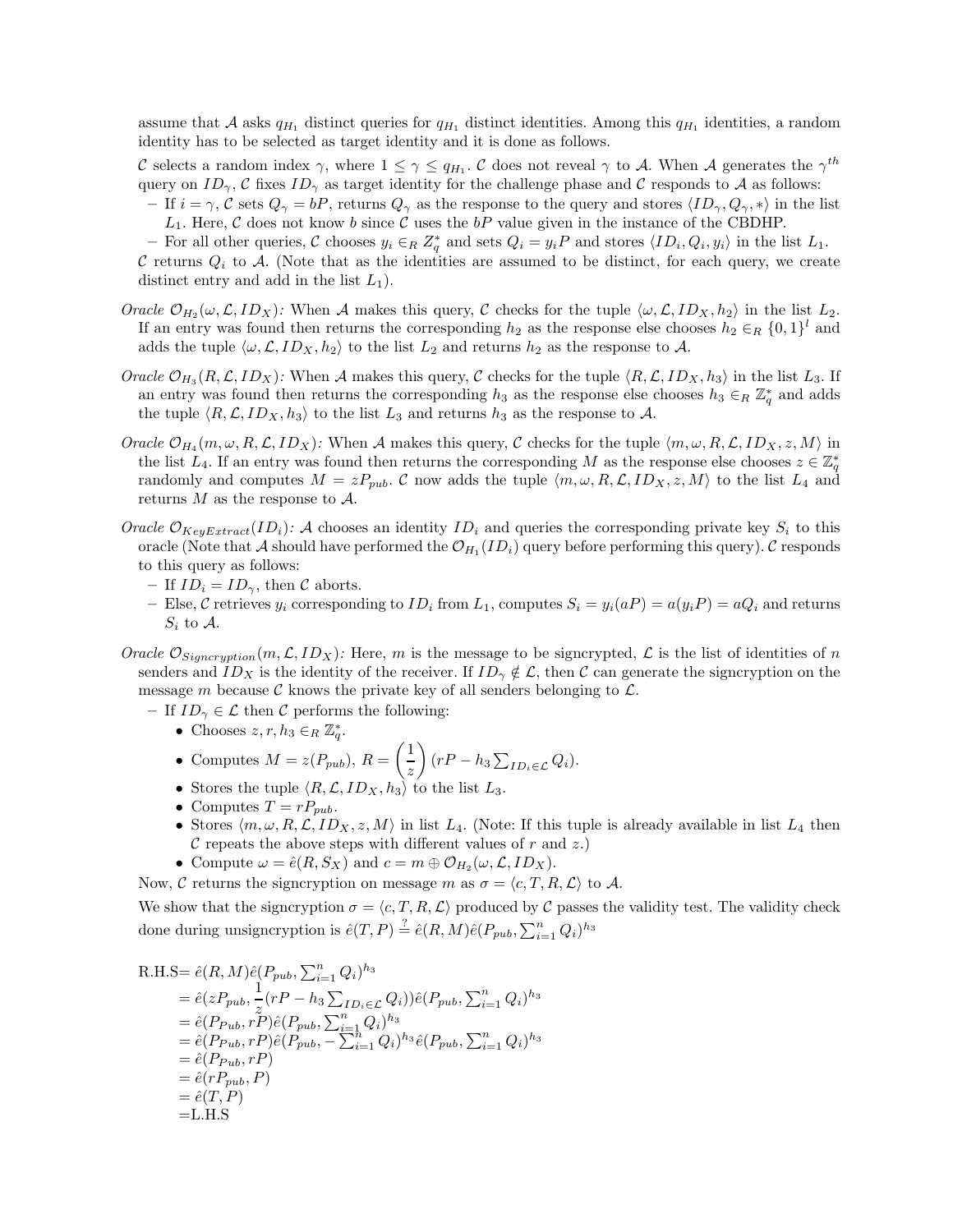It is clear that L.H.S=R.H.S and thus  $\sigma$  is a valid signcryption on message m with  $\mathcal L$  as the sender list,  $ID_{\gamma} \in \mathcal{L}$  and  $ID_X$  as the receiver.

Oracle  $\mathcal{O}_{\text{Unsigncription}}(\sigma, \mathcal{L}, ID_X)$ : Here,  $\sigma$  is the signcryption,  $\mathcal{L}$  is the list of identities of n senders and

- $ID_X$  is the receiver identity. To respond to this query, C checks whether  $ID_X \stackrel{?}{=} ID_{\gamma}$ . – If  $ID_X \neq ID_\gamma$ , C proceeds as per the normal unsigncryption algorithm, since C knows the private key of the receiver  $ID_X$ .
- If  $ID_X = ID_\gamma$  then C computes  $h_3 = O_{H_3}(R, \mathcal{L}, ID_X)$  and performs the following to unsigncrypt  $\sigma$ : 1. Let  $\Delta$  be the set of pairs  $(\omega, h_2)$  from the list  $L_2$  corresponding to  $(\mathcal{L}, ID_X) \in \sigma$ . (The tuples in  $L_2$  will be of the form  $\langle \omega, \mathcal{L}, ID_X, h_2 \rangle$ .)
	- 2. For each  $(\omega, h_2) \in \Delta$ , C performs the following,
		- (a) Computes  $m' = c \oplus h_2$ .
		- (b) Computes  $M = \mathcal{O}_{H_4}(m', \omega, \mathcal{L}, ID_X)$ .
		- (c) Checks whether  $\hat{e}(M,R)^{1/z} = \omega$  and  $\hat{e}(T,P) = \hat{e}(M,R)\hat{e}(P_{pub}, \sum_{ID_i \in \mathcal{L}} Q_i)^{h_3}$ . (Note that z is retrieved from the tuples in the list  $L_4$  corresponding to  $(m', \omega, \mathcal{L}, ID_X)$ , which is of the form  $\langle m', \omega, \mathcal{L}, ID_X, z, M \rangle \in L_4.$
		- (d) If true, return  $m'$ .
	- 3. If the test in step 2(c) fails for all  $(\omega, h_2) \in \Delta$ , C returns "invalid".
- **Challenge:** At the end of **Phase 1**, A generates and sends to C, two plaintexts  $m_0$  and  $m_1$  of equal length, a sender list  $\mathcal{L} = \{ID_1, \ldots, ID_{\overline{n}}\}$  and the receiver identity  $ID_X$ . Note that A should not have queried the private key corresponding to  $ID_X$  in **Phase 1.** C checks whether  $ID_X = ID_\gamma$ . If not, C aborts, else, C chooses a bit  $b \in_R \{0,1\}$  and computes the challenge signcryption  $\sigma^*$  on the message  $m_b$  with  $\mathcal L$  as the group of senders and  $ID<sub>X</sub>$  as the receiver by performing the following:
	- C sets  $R = cP$ , chooses randomly  $T \in \mathbb{G}_1$  and  $c \in \{0,1\}^l$
	- Now, C outputs the signcryption on the message  $m_b$  as  $\sigma = \langle c, T, R, \mathcal{L} \rangle$ .
- **Phase 2:** A can perform polynomially bounded number of queries adaptively again as in Phase 1 with the restriction that  $A$  cannot query
	- The key extract oracle for the private key of  $ID<sub>X</sub>$ .
	- The unsigncryption oracle with the challenge signcryption  $\sigma^*$ ,  $ID_X$ .
- **Guess:** At the end of **Phase** 2, A outputs a guess b' to C. Similar to the argument in [5], C ignores the response by A, picks a random  $\omega$  from the list  $L_2$  and returns it as the solution to the CBDHP instance. Since the challenge ciphertext  $\sigma^*$  given to A is randomly distributed in the ciphertext space, A cannot gain any advantage in the IND-I-IBMSC-CCA2 game. Thus, any adversary that has advantage  $\epsilon$  in the real IND-I-IBMSC-CCA2 game must necessarily recognize with probability at least  $\epsilon$  that the challenge ciphertext provided by C is incorrect. For A to find that  $\sigma^*$  is not a valid ciphertext, A should have queried the  $\mathcal{O}_{H_2}$  oracle with  $\omega = \hat{e}(R, S_{\gamma})$  (Since the receiver in  $\sigma^*$  is  $ID_X = ID_{\gamma}$ ). Here  $S_{\gamma}$  is the private key of the target identity and it is  $a(Q_{\gamma}) = abP$ . Also, C has set  $R = cP$ . Hence  $\omega = \hat{e}(R, S_{\gamma}) = \hat{e}(cP, abP) = \hat{e}(P, P)^{abc}$ . Therefore, one of the entries in the list  $L_2$  should be the value  $\hat{e}(P,P)^{abc}$ . With probability  $\frac{1}{q_{H_2}}$ , the value of  $\omega$  chosen by C from list  $L_2$  will be the solution to CBDHP instance.

Now, we analyze the probability of success of  $\mathcal{C}$ . The events in which  $\mathcal{C}$  aborts the IND-I-IBMSC-CCA2 game are,

- 1.  $E_1$  when A queries the private key of the target identity  $ID_{\gamma}$  and  $Pr[E_1] = \frac{q_{e_1}}{q_{H_1}}$ .
- 2.  $E_2$  when A does not choose the target identity  $ID_\gamma$  as the receiver during the challenge and  $\setminus$ .

$$
Pr[E_2] = \left(1 - \frac{1}{q_{H_1} - q_{e_1}}\right)
$$

The probability that,  $\tilde{C}$  does not abort the IND-I-IBMSC-CCA2 game is given by

$$
(Pr[\neg E_1 \land \neg E_2]) = \left(1 - \frac{q_{e_1}}{q_{H_1}}\right) \left(\frac{1}{q_{H_1} - q_{e_1}}\right) = \frac{1}{q_{H_1}}
$$

The probability that, the  $\omega$  chosen randomly from  $L_2$  by C, being the solution to CBDHP is  $\left(\frac{1}{q_H}\right)$  $q_{H_2}$  $\overline{)}$ . Therefore, the probability of  $\mathcal C$  solving CBDHP is given by,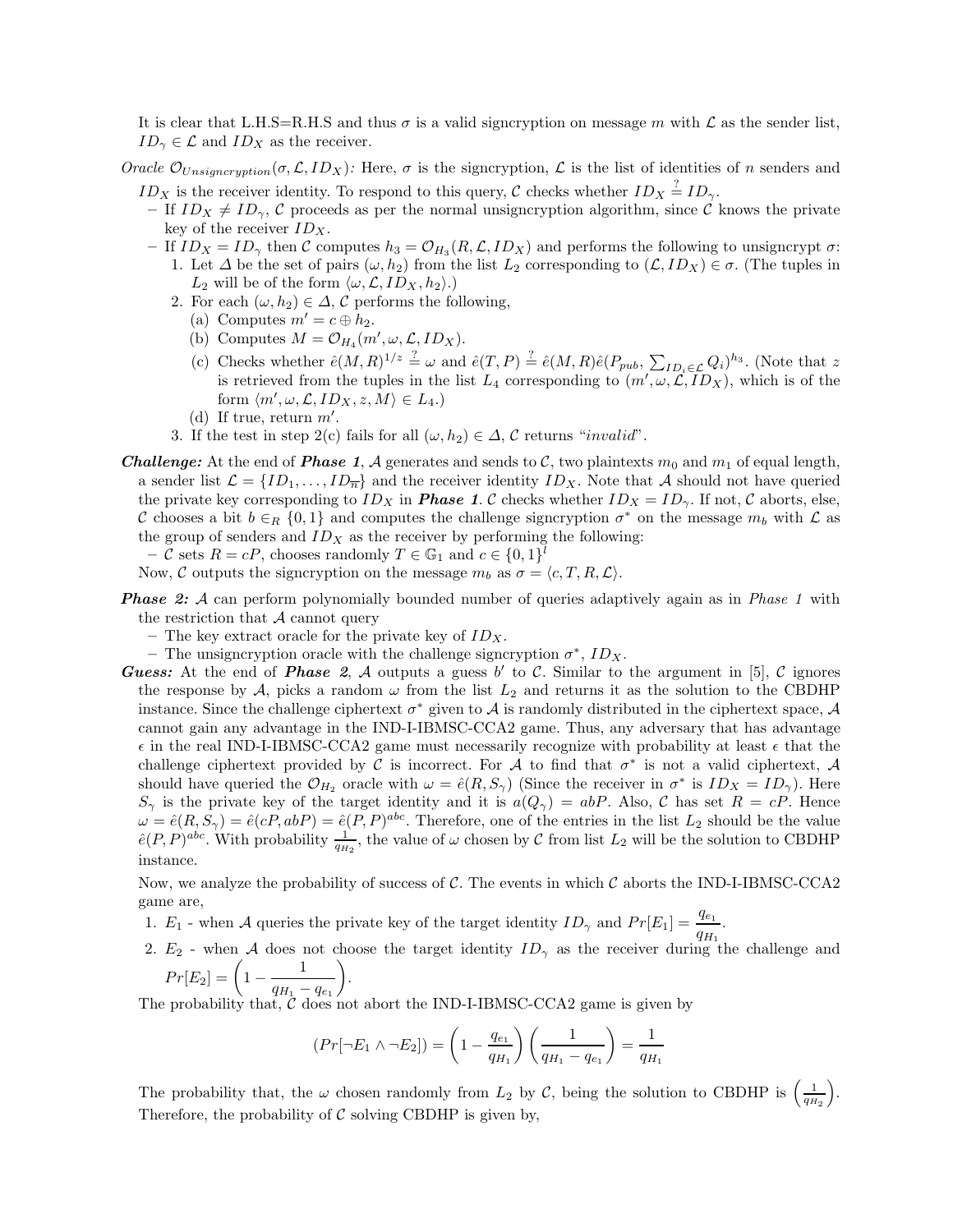$$
Pr[\mathcal{C}(P,aP,bP,cP|a,b,c \in_R \mathbb{Z}_q^*) = \hat{e}(P,P)^{abc}] = \epsilon \left( \tfrac{1}{q_{H_1}q_{H_2}} \right)
$$

Since  $\epsilon$  is non-negligible, the probability of C solving CBDHP is also non-negligible.  $\Box$ 

#### Unforgeability:

**Theorem 2.** If an EUF-I-IBMSC-CMA forger  $\mathcal F$  exists against I-IBMSC scheme, asking  $q_{H_i}$  (i = 1, 2, 3, 4) hash queries to random oracles  $H_i$  (i = 1, 2, 3, 4),  $q_e$  extract secret key queries,  $q_{sc}$  signcryption queries and  $q_{us}$  unsigncryption queries, then there exist an algorithm C that solves the CDHP with advantage.

**Proof:** Let C be a challenger who is challenged with an instance of CDH problem say,  $(P, aP, bP) \in \mathbb{G}_1^3$  for unknown  $a, b \in \mathbb{Z}_q^*$ . The aim of C is to compute the value  $abP$ . Consider a forger  $\mathcal F$  who is capable of breaking the EUF-I-IBMSC-CMA security of I-IBMSC. C can make use of  $\mathcal F$  to solve the CDH problem instance with non-negligible advantage in polynomial time as described below.

**Setup:** C starts the unforgeability game by setting up the system with  $P_{pub} = aP$ , models the hash functions  $H_i$ 's as random oracles  $\mathcal{O}_{H_i}$ , for  $i = 1$  to 4 and sends the public parameters  $Params = \langle \kappa, \mathbb{G}_1, \mathbb{G}_2, P, \hat{e}, P_{pub} \rangle$ to F. The elements of *Params* are set identical to that of the CDH instance,  $\mathcal{C}$  has received.

It is assumed in the EUF-I-IBMSC-CMA game that  $\mathcal A$  queries  $\mathcal O_{H_1}$  oracle with ID before using ID as input for any other query.

**Training Phase:** F performs a series of queries to the oracles provided by C. In-order to maintain the consistency of the responses given by the oracles  $\mathcal{O}_{H_i}$ , C maintain lists  $L_i$ , for  $i = 1$  to 4. The oracles  $\mathcal{O}_{H_i}$ ,  $i = 1, 2, 3$  and  $\mathcal{O}_{KeyExtract}$  provided by C and the responses given to the corresponding queries by C are identical to that of the IND-I-IBMSC-CCA2 game. The description of the other oracles are given below,

- Oracle  $\mathcal{O}_{H_4}(m,\omega,R,\mathcal{L},ID_X)$ : When A makes this query, C checks for the tuple  $\langle m,\omega,R,\mathcal{L},ID_X,z,M\rangle$  in the list  $L_4$ . If an entry was found then returns the corresponding M as the response else chooses  $z \in \mathbb{Z}_q^*$ randomly and if  $ID_X = ID_\gamma$ , C computes  $M = zP$  else computes  $M = zP_{pub}$ . C now adds the tuple  $\langle m, \omega, R, \mathcal{L}, ID_X, z, M \rangle$  to the list  $L_4$  and returns M as the response to A.
- Oracle  $\mathcal{O}_{Signcription}(m, \mathcal{L}, ID_X)$ : Here, m is the message to be signcrypted,  $\mathcal{L}$  is the list of identities of n senders and  $ID<sub>X</sub>$  is the receiver identity (Note that the receiver identity can also be the target identity  $ID_X$ ). Even in the case of  $ID_X = ID_\gamma$ , C can generate the signcryption on the message m because C knows the private key of all senders belonging to  $\mathcal{L}$ . In order to respond to this query,  $\mathcal{C}$  checks for each  $ID_i \in \mathcal{L}$ , whether  $ID_i = ID_{\gamma}$ . If  $ID_{\gamma} \notin \mathcal{L}$ , F follows the signcrypt protocol as C knows the private key of all senders in  $\mathcal{L}$ . If  $ID_{\gamma} \in \mathcal{L}$  then C performs the following:
	- Chooses  $z, h_3$  randomly from  $\mathbb{Z}_q^*$
	- Computes  $M = zQ_{\gamma}$  and  $R = \left(\frac{-h_3}{z}\right)$  $\setminus$  $P_{pub}.$
	- Computes  $\omega = \hat{e}(R, S_X)$  and  $c = m \oplus O_{H_2}(\omega, \mathcal{L}, ID_X)$ .
	- $-$  Computes  $T = h_3(\sum_{ID_i \in \mathcal{L} \land ID_i \neq ID_\gamma} S_i)$ .
	- Stores  $\langle m, \omega, R, \mathcal{L}, ID_X, z, M \rangle$  in list  $L_4$ . (Note: If this tuple is already available in list  $L_4$  then C repeats the above steps with different values.)

Now, C stores  $\langle m, \sigma = \langle c, T, R, \mathcal{L} \rangle, ID_X \rangle$  in list  $L_5$  returns the signcryption on message m as  $\sigma$  to F. We now show that the signcryption  $\sigma = \langle c, T, R, L \rangle$  produced by C is valid because it passes the verification test  $\hat{e}(T, P) \stackrel{?}{=} \hat{e}(R, M)\hat{e}(P_{pub}, \sum_{i=1}^{n} Q_i)^{h_3}$  as shown below.

R.H.S=
$$
\hat{e}(R, M)\hat{e}(P_{pub}, \sum_{ID_i \in L} Q_i)^{h_3}
$$
  
\n= $\hat{e}(\left(\frac{-h_3}{z}\right) P_{pub}, zP)\hat{e}(P_{pub}, \sum_{ID_i \in L} Q_i)^{h_3}$   
\n= $\hat{e}(P_{pub}, \sum_{ID_i \in L \land ID_i \neq ID_{\gamma}} Q_i)^{h_3}$   
\n= $\hat{e}(P, h_3 \sum_{ID_i \in L \land ID_i \neq ID_{\gamma}} S_i)$   
\n= $\hat{e}(T, P)$   
\n=L.H.S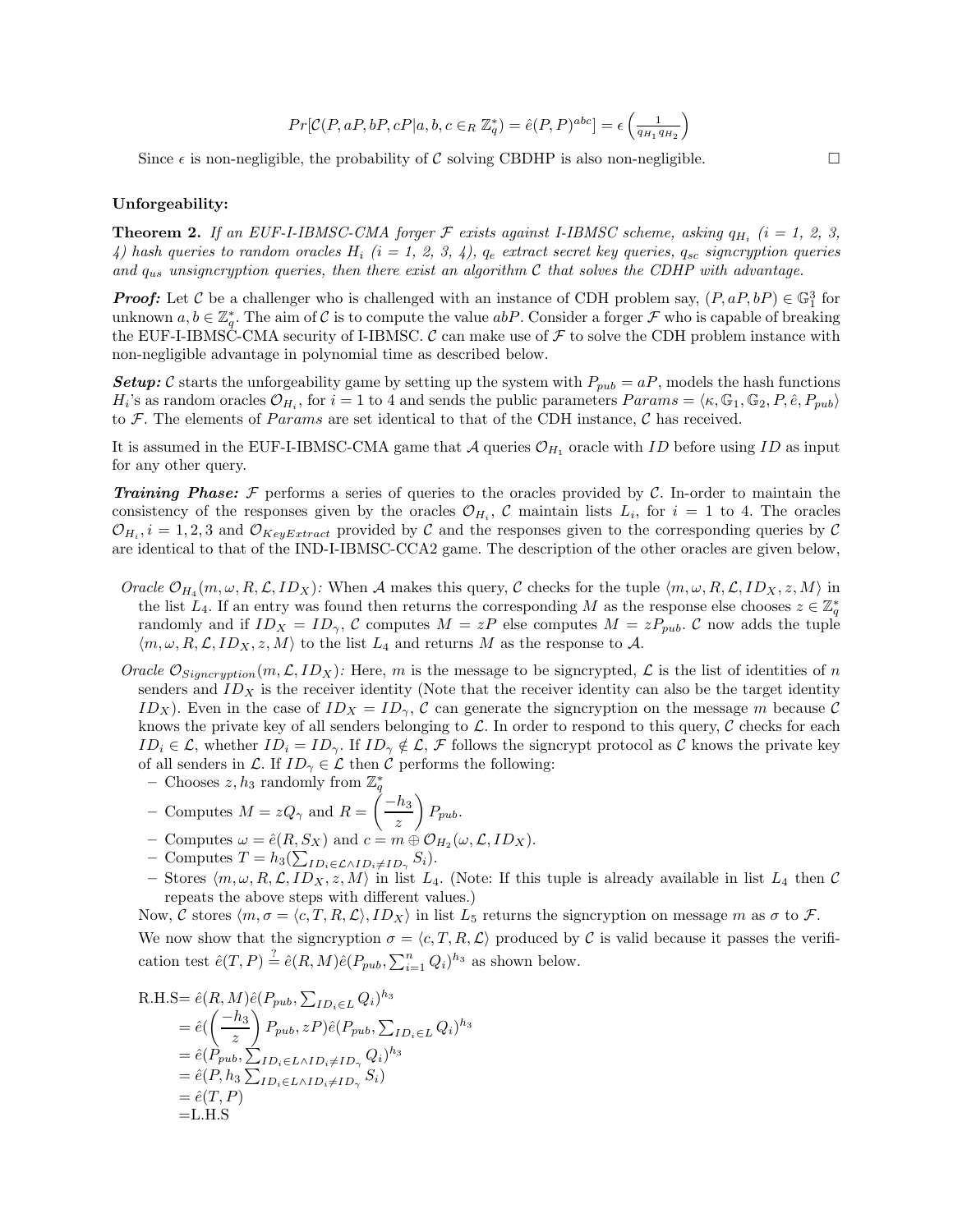It is clear that L.H.S=R.H.S and thus  $\sigma$  is a valid signcryption on message m with  $\mathcal L$  as the sender list,  $ID_{\gamma} \in \mathcal{L}$  and  $ID_X$  as the receiver.

- Oracle  $\mathcal{O}_{\text{Unsigncription}}(\sigma, \mathcal{L}, ID_X)$ : Here,  $\sigma$  is the signcryption,  $\mathcal{L}$  is the list of identities of n senders and  $ID<sub>X</sub>$  is the receiver identity. To respond to this query,  $C$  does the following.
	- If  $ID_X \neq ID_\gamma$  then C knows the private key of  $ID_X$  and can perform the unsigncryption as per the protocol.
	- If  $ID_X = ID_\gamma$ , then C performs the following to unsigncrypt  $\sigma$
	- If  $\sigma \in L_5$ , then C returns m to F,
	- Otherwise,  $C$  does the following:
		- 1. Computes  $h_3 = \mathcal{O}_{H_3}(R, L, ID_X)$ .
		- 2. Let  $\Delta$  be the set of pairs  $(\omega, h_2)$  from the list  $L_2$  corresponding to  $(\mathcal{L}, ID_X) \in \sigma$ . (The tuples in  $L_2$  will be of the form  $\langle \omega, \mathcal{L}, ID_X, h_2 \rangle$ .)
		- 3. For each  $(\omega, h_2) \in \Delta$ , C performs the following,
			- (a) Computes  $m' = c \oplus h_2$ .
			- (b) Computes  $M = \mathcal{O}_{H_4}(m', \omega, \mathcal{L}, ID_X)$ .
			- (c) Checks whether  $\hat{e}(M,R)^{1/z} = \omega$  and  $\hat{e}(T,P) = \hat{e}(M,R)\hat{e}(P_{pub}, \sum_{ID_i \in \mathcal{L}} Q_i)^{h_3}$ . (Note that z is retrieved from the tuples in the list  $L_4$  corresponding to  $(m', \omega, \mathcal{L}, ID_X)$ , which is of the form  $\langle m', \omega, \mathcal{L}, ID_X, z, M \rangle \in L_4$ .
			- (d) If true, return  $m'$ .
		- 4. If the test in step 3(c) fails for all  $(\omega, h_2) \in \Delta$ , C returns "invalid".

**Forgery:** Eventually, F outputs a forged signcryption  $\sigma^* = \langle c^*, T^*, R^*, \mathcal{L} \rangle$  on some message  $m^*$  with  $\mathcal{L}$  as the list of senders and an arbitrary receiver, say  $ID_X$ . The restriction in generating  $\sigma^*$  is, F should not have generated  $\sigma^*$  by querying the signcryption oracle  $\mathcal{O}_{Signcription}$  in any previous queries on the message  $m^*$ with  $\mathcal L$  as the list of senders and  $ID_X$  as the receiver.  $\mathcal C$  can very well unsigncrypt and verify the validity of the forged signcryption  $\sigma^*$  because C knows the secret key of the receiver during the unforgeability game. If the forged signcryption  $\sigma^*$  passes the verification and at least one of the identities in  $\mathcal L$  say  $ID_A$  was not the output of any previous key extract queries, then  $\mathcal C$  can obtain the solution for the CDH problem instance by performing the following steps:

- C obtains ω<sup>∗</sup> and the message m<sup>∗</sup> during unsigncryption.
- It then checks the list  $L_4$  for the tuple of the form  $\langle m^*, \omega^*, R^*, \mathcal{L}, ID_X, z, M \rangle$ .<br>
− Computes  $\sum_{i=1}^n \{x_iM\} = \sum_{i=1}^n x_i(zP) = z\sum_{i=1}^n (x_i)P = zR$ .
- 
- Computes  $\overline{X} = \overline{T} \sum_{i=1}^{n} \overline{x_i M}_i = \sum_{i=1}^{n} h_3 \overline{S}_i$ .
- $\tilde{C}$  Computes  $Y = \sum_{i=1}^{n} {h_3 \overline{S_i}} \sum_{i=1, i \neq A}^{n} h_3 \overline{S_i} = h_3 S_A$ . This is possible because  $\cal{C}$  can retrieve the value  $h_3$ from the list  $L_3$  which corresponds to the tuple  $\langle R, \mathcal{L}, ID_X, h_3 \rangle$  and C knows the private key corresponding to all the identities of the sender list  $\mathcal L$  except  $ID_A$ .

Therefore,  $C$  can compute:  $(h_3)^{-1}Y = (h_3)^{-1}h_3S_A$  $=(h_3)^{-1}h_3abP$  $= abF$ 

Thus,  $\mathcal C$  is capable of finding  $abP$  value which is the solution for the CDH problem instance. So, if there exists a forger who can forge a valid signcryption with non-negligible advantage, then there exists an algorithm to solve the CDH problem with non-negligible advantage. Since this is not possible, no forger can forge a valid signcryption with non-negligible advantage. Hence, I-IBMSC is secure against any EUF-I-IBMSC-CMA attack. Now we analyse the probability of success of  $\mathcal C$  in solving the CDHP.

$$
Pr[\mathcal{C}(aP, bP) = abP|a, b \in \mathbb{Z}_q^*] = Pr[\mathcal{F}(\sigma^*, ID_X) = Valid].Pr[\neg Abort]
$$

The events in which  $\mathcal C$  aborts are:

-  $E_1$  -  $\mathcal F$  queries the private key of the target identity to the key extract oracle and  $Pr[E_1] = \left(\frac{q_e}{q_{H_1}}\right)$  $\setminus$ .  $-E_2$  - F doesnot choose  $ID_\gamma$  as sender in L which is used for forgery and  $Pr[E_2] = \left(\frac{q_{H_1} - q_e - n}{q_{H_1} - q_e}\right)$  $\setminus$ =  $\left(1-\frac{n}{q_{H_1}-q_e}\right)$  $\setminus$ .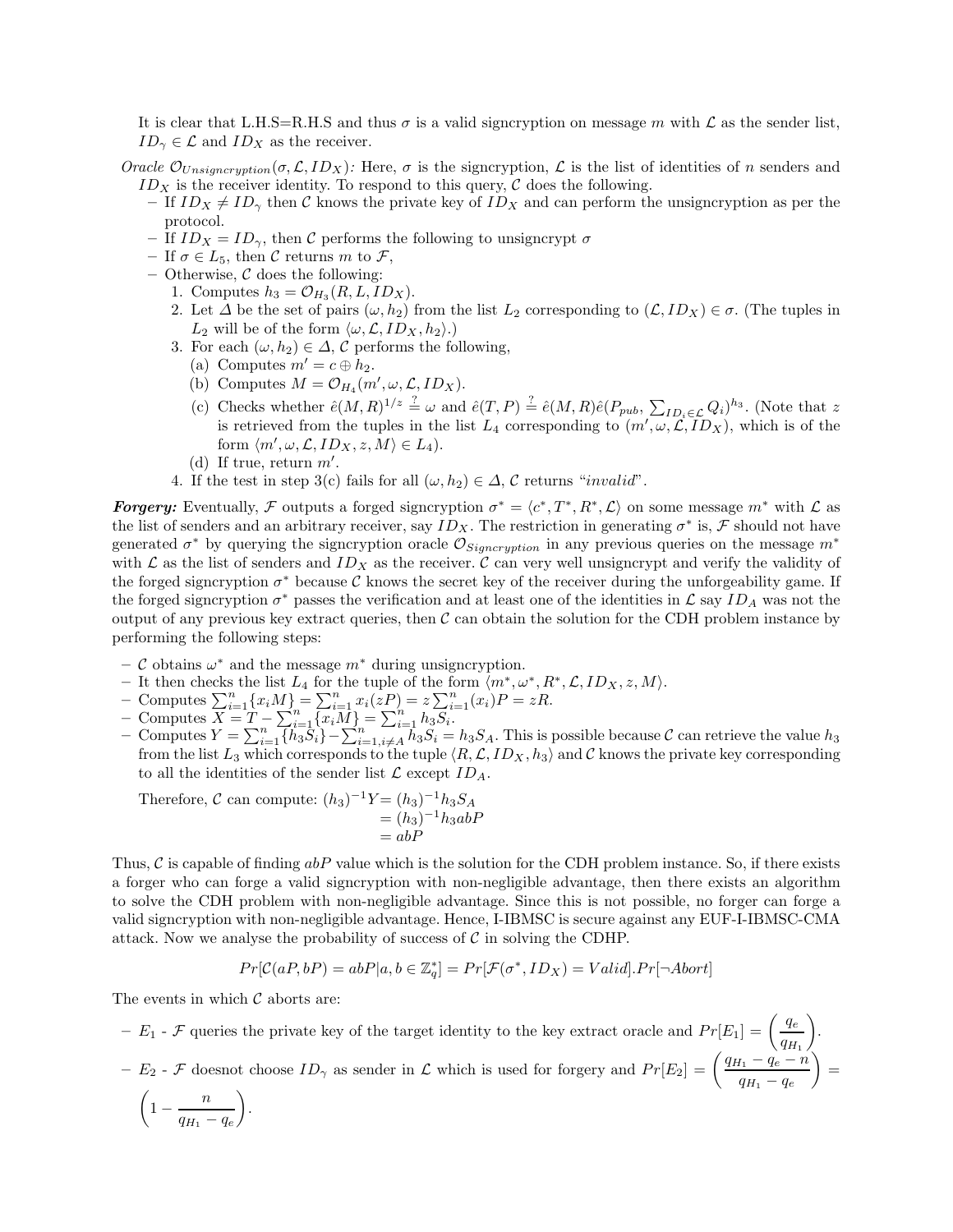Therefore, the probability that  $\mathcal C$  does not abort the game is given by

$$
Pr[\neg \text{Abort}] = Pr[\neg E_1 \land \neg E_2]
$$
  
=  $\left(1 - \frac{q_e}{q_{H_1}}\right) \left(1 - \left(1 - \frac{n}{q_{H_1} - q_e}\right)\right)$   
=  $\left(\frac{q_{H_1} - q_e}{q_{H_1}}\right) \left(\frac{n}{q_{H_1} - q_e}\right)$   
=  $\frac{n}{q_{H_1}}$ 

Thus, the probability of success of C is given by  $Pr[\mathcal{C}(aP, bP) = abP|a, b \in \mathbb{Z}_q^*] = \epsilon \frac{n}{q_{H_1}}$ 

# 5 Conclusion

As the only existing identity based multi-signcryption scheme is cryptanalized for its confidentiality and unforgeability, we do not compare the efficiency of our scheme with any other scheme but we present the complexity figure of I-IBMSC scheme below:

 $\Box$ 

| scheme                                             | Signcrypt |  |      |  | Designcrypt |  |  |             |
|----------------------------------------------------|-----------|--|------|--|-------------|--|--|-------------|
|                                                    |           |  | (7F) |  |             |  |  | PA SM GE MG |
| $I-IBMSC  1/sender 3/sender 1/sender 1/sender  4 $ |           |  |      |  |             |  |  |             |
| $\mathsf{r}$ the trace                             |           |  |      |  |             |  |  |             |

Table-1: Complexity figure for I-IBMSC

 $PA$  - Pairing, SM - Scalar Multiplication, GE - Exponentiation in  $\mathbb{G}_2$ , GM - Mapping to  $\mathbb{G}_1$ .

We have provided an improved identity based multi-signcryption scheme, which is an extension of Jianhong et al.'s scheme with the proper binding, that provides adequate security to the scheme. We have also proved the security of the improved scheme formally under the random oracle model.

# References

- 1. Jee Hea An, Yevgeniy Dodis, and Tal Rabin. On the security of joint signature and encryption. In Advances in Cryptology - EUROCRYPT 2002, volume 2332 of Lecture Notes in Computer Science, pages 83–107. Springer, 2002.
- 2. Joonsang Baek, Ron Steinfeld, and Yuliang Zheng. Formal proofs for the security of signcryption. In Public Key Cryptography - PKC 2002, volume 2274 of Lecture Notes in Computer Science, pages 80–98. Springer, 2002.
- 3. Paulo S. L. M. Barreto, Benoît Libert, Noel McCullagh, and Jean-Jacques Quisquater. Efficient and provablysecure identity-based signatures and signcryption from bilinear maps. In Advances in Cryptology - ASIACRYPT 2005, volume 3788 of Lecture Notes in Computer Science, pages 515–532. Springer, 2005.
- 4. Mihir Bellare and Gregory Neven. Identity-based multi-signatures from rsa. In Topics in Cryptology CT-RSA 2007, volume 4377 of Lecture Notes in Computer Science, pages 145–162. Springer, 2007.
- 5. Xavier Boyen. Multipurpose identity-based signcryption (a swiss army knife for identity-based cryptography). In Advances in Cryptology - CRYPTO 2003, volume 2729 of Lecture Notes in Computer Science, pages 383–399. Springer, 2003.
- 6. Sherman S. M. Chow, Siu-Ming Yiu, Lucas Chi Kwong Hui, and K. P. Chow. Efficient forward and provably secure id-based signcryption scheme with public verifiability and public ciphertext authenticity. In ICISC, volume 2971 of Lecture Notes in Computer Science, pages 352–369. Springer, 2003.
- 7. Craig Gentry and Zulfikar Ramzan. Identity-based aggregate signatures. In Public Key Cryptography PKC 2006, volume 3958 of Lecture Notes in Computer Science, pages 257–273. Springer, 2006.
- 8. Benoît Libert and Jean-Jacques Quisquater. Efficient signcryption with key privacy from gap diffie-hellman groups. In Public Key Cryptography - PKC 2004, volume 2947 of Lecture Notes in Computer Science, pages 187–200. Springer, 2004.
- 9. Benot Libert and Jean-Jacques Quisquater. A new identity based signcryption scheme from pairings. In In IEEE Information Theory Workshop, pages 155–158, 2003.